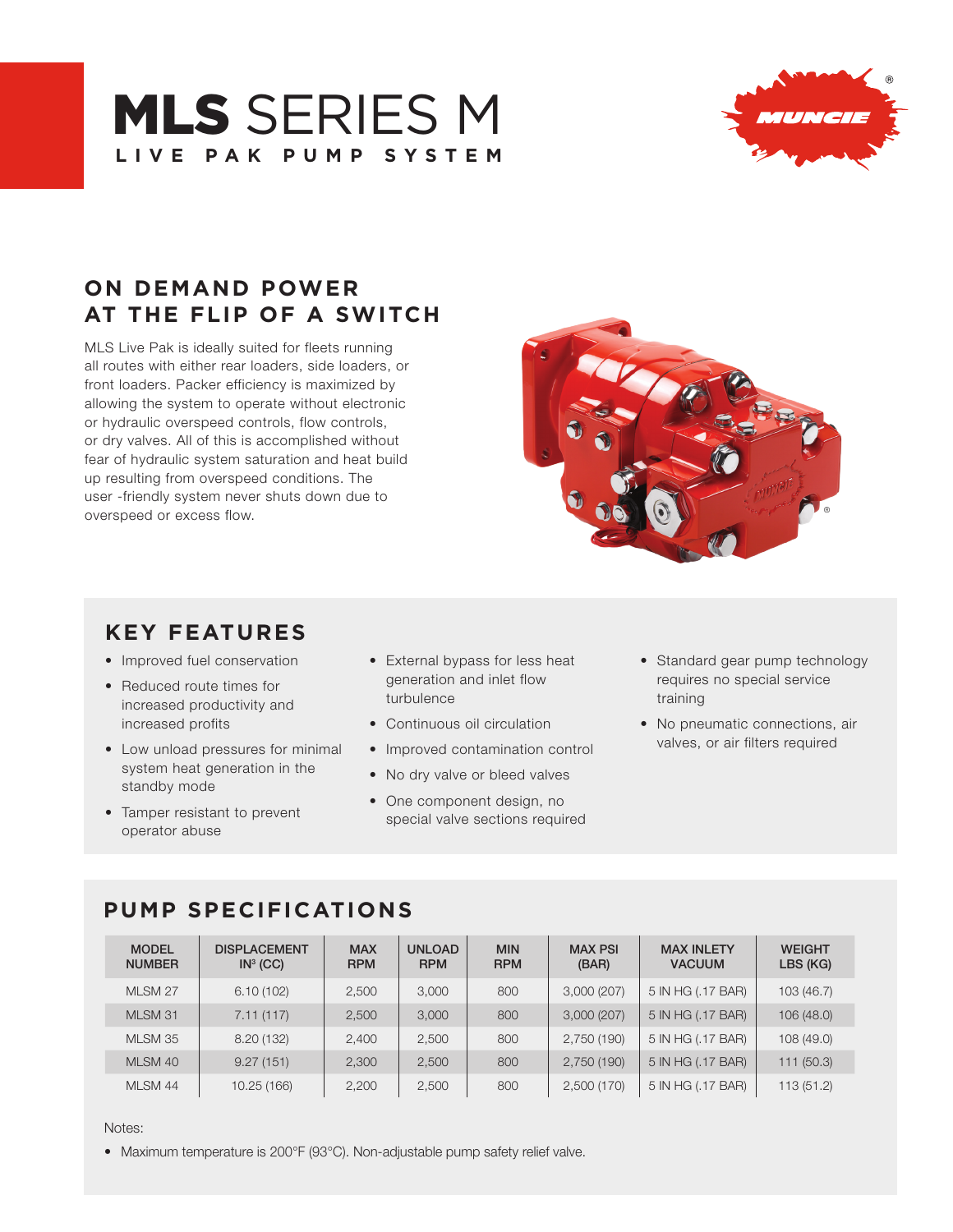# **INSTALLATION DIMENSIONS**



#### Port Sizes:

| <b>MODEL</b><br><b>NUMBER</b> | <b>INLET</b> |                                 | <b>BYPASS</b> | <b>TEST PORTS</b> |  |
|-------------------------------|--------------|---------------------------------|---------------|-------------------|--|
| 27                            |              | $1.50"$ S.F. $\vert$ 1.25" S.F. | $1.25"$ S.F.  | $-6$ O.D.T.       |  |
| 31, 35, 40, 44                |              | 2.00" S.F.   1.25" S.F.         | $1.25"$ S.F.  | $-6$ O.D.T.       |  |

#### Inches (MM):

|  | <b>MODEL</b><br><b>NUMBER</b> | A             | в          | C           | D             |
|--|-------------------------------|---------------|------------|-------------|---------------|
|  | 27                            | 11.00 (279.4) | 2.50(63.5) | 5.00(127.0) | 9.58(242.8)   |
|  | 31                            | 11.25 (285.8) | 2.75(69.9) | 5.12(130.0) | 9.80(248.9)   |
|  | 35                            | 11.50 (292.1) | 3.00(76.2) | 5.25(133.3) | 10.06 (255.5) |
|  | 40                            | 11.75 (298.5) | 3.25(82.6) | 5.38(136.6) | 10.32 (262.1) |
|  | 44                            | 12.00 (304.8) | 3.50(88.9) | 5.50(139.7) | 10.56 (268.2) |







#### **07 SHAFT TYPE** 1-1/4" - RND. (1/4" KEY) **1¼" - RND. (¼" KEY) STL ≤ 35,900**



#### SHAFT TORQUE LIMITATIONS The pump input shaft can withstand torques up to the designed shaft torque limitation (STL).

This figure is based on multiplying the pump cu.in. displacement by the pump pressure in PSI (IE: D x P ≤ STL).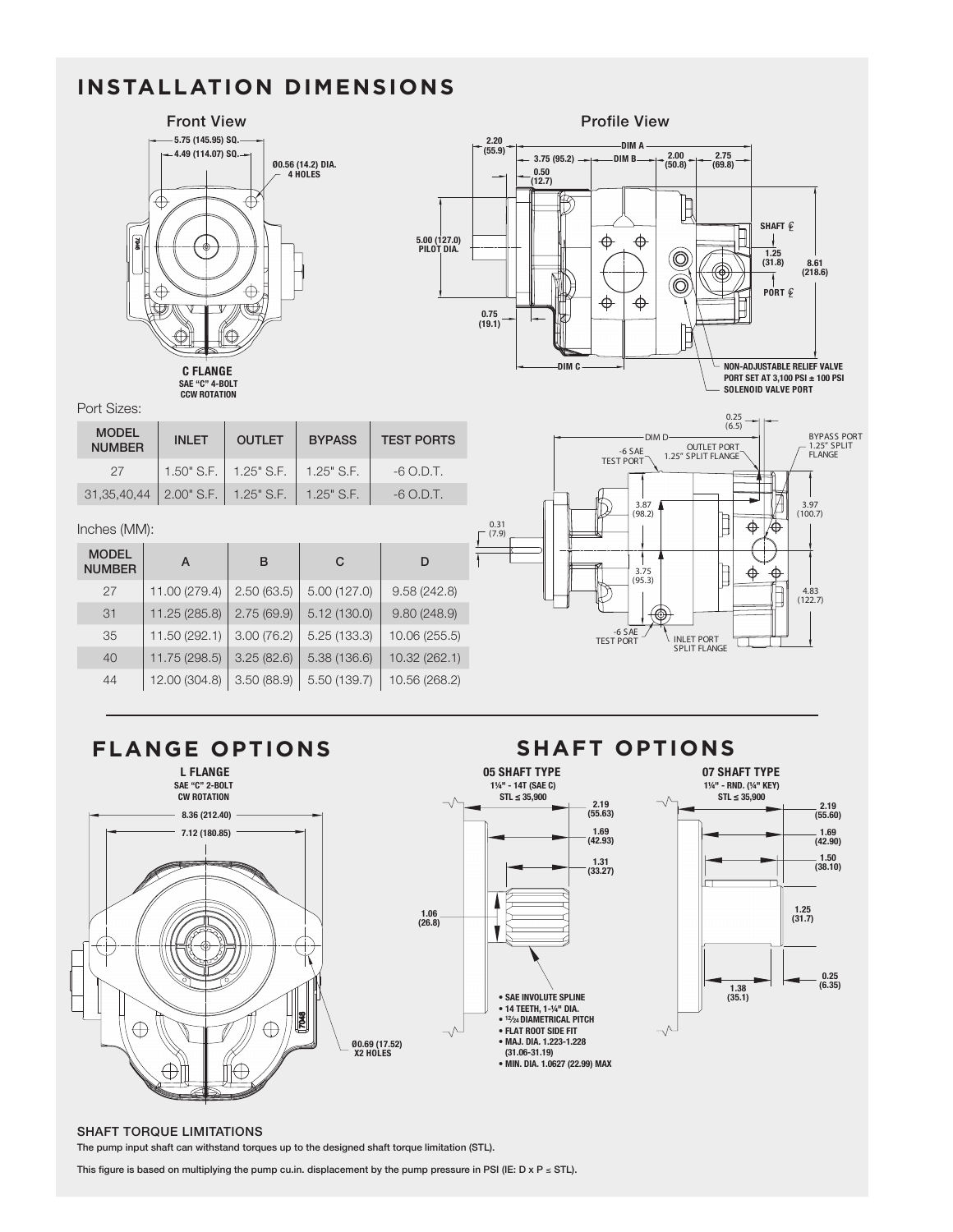### **PUMP OPERATION AND SELECTION**

The pump uses a dual modulating element design to establish a low unload condition of approximately 20 PSI (1 BAR) while returning oil back to the reservoir. Once activated, the low unload condition shuts down and the element varies the flow up to the preset flow limit.

The element compensates to maintain set discharge flow no matter what the pressure requirements. Because the equipment will typically be operating at higher engine RPMs, smaller pumps can now be used. The flow limiter is set for the system's desired flow but sized so the bypass flow is no higher than 50% of the desired control flow.

Example:

| From 31 GPM (117 LPM) Pump operating at 2,000 RPM          |  |  |  |  |
|------------------------------------------------------------|--|--|--|--|
|                                                            |  |  |  |  |
| Subsequently a 40 GPM (151 LPM) flow limiter will be used. |  |  |  |  |

# **PUMP OUTPUT**

Flow Rate At 2,500 PSI (172 BAR), Measured In GPM (LPM)

| <b>MODEL</b><br><b>NUMBER</b> | 800<br><b>RPM</b> | 1,000<br><b>RPM</b> | 1,500<br><b>RPM</b> | 2,000<br><b>RPM</b> | 2,400<br><b>RPM</b> |
|-------------------------------|-------------------|---------------------|---------------------|---------------------|---------------------|
| MLSM 27                       | 17.9(67.7)        | 22.4(87.7)          | 35.6 (134.7)        | 8.8(184.7)          | 59.6 (225.6)        |
| MLSM 31                       | 21.1(79.8)        | 26.4 (99.9)         | 41.8 (158.2)        | 57.2(216.5)         | 69.4 (262.7)        |
| MLSM 35                       | 24.3 (91.9)       | 30.4 (115.0)        | 48.0 (181.7)        | 61.0 (230.9)        | 79.2 (299.7)        |
| MLSM 40                       | 27.7 (104.8)      | 34.7 (131.3)        | 54.2 (205.1)        | 73.7 (278.9)        | 89.8 (339.9)        |
| MLSM 44                       | 31.2(118.1)       | 39.0 (147.6)        | 60.4 (228.6)        | 83.2 (314.9)        | 100.4 (380.0)       |

### **MODEL NUMBER CONSTRUCTION**